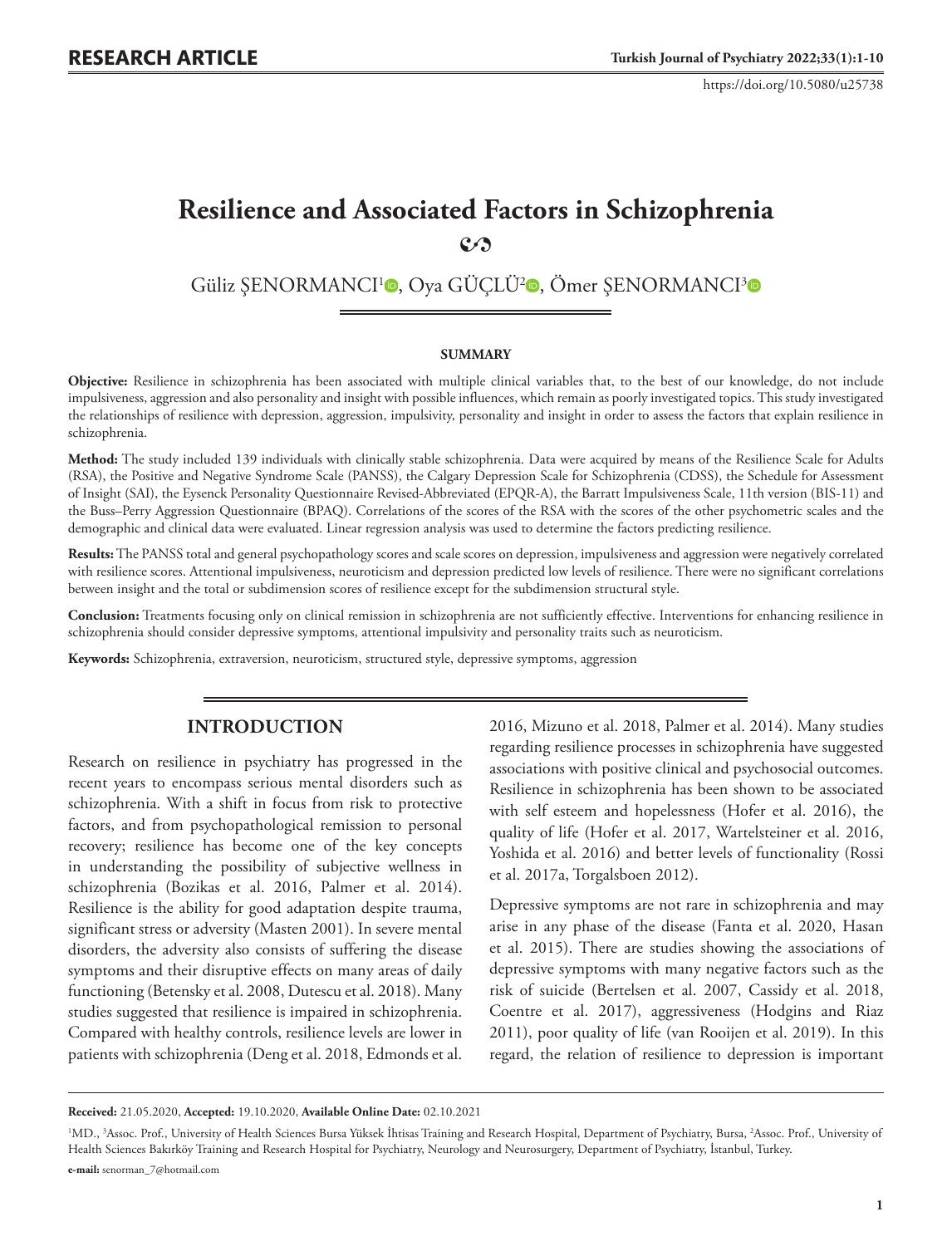in schizophrenia. Depression comorbidity has been shown to be associated with lower resilience in patients with psychosis (Kim et al. 2020); resilience has been suggested to be related to depressive symptom severity in patients with schizophrenia (Rossi et al. 2017b). However, this relationship has not yet been studied in detail on the subdimensions of resilience.

Different dimensions of resilience have been identified by many researchers. Friborg et al. (2003) investigated resilience as intrapersonal dimensions comprised of perception of self, perception of future and structured style, and interpersonal dimensions defined as social competence, family cohesion and social resources. However, in most of the resilience scales, family and social dimensions cannot be measured. Through dimensional evaluation of resilience, it can be assessed which dimensions are higher in different individuals (Basım and Çetin 2011). By dimensional evaluation, it has been better comprehended by that resilience is a dynamic concept that can change with the effect of environmental factors, rather than being a relatively stable personal characteristic.

Individual differences in adaptability to stressors may also be related to personality characteristics (Southwick et al. 2014). Personality traits of extraversion and emotional stability have been associated with higher resilience levels in general population (Amstadter et al. 2016, Campbell-Sills et al. 2006). In a recent study, significant correlations between personality dimensions and resilience have been demonstrated in psychiatric inpatients (Sivri et al. 2019). Personality traits of lower neuroticism and higher extraversion have been proposed to alleviate the effects of childhood trauma in patients with psychotic disorders (Boyette et al. 2014). Personality, not studied in detail in schizophrenia, may be associated with multiple dimensions of resilience.

Awareness of having a mental disorder and its consequences may have potential importance in serious mental disorders when challenging adverse conditions are encountered. In a study on Japanese patients, insight was found to be negatively correlated with resilience levels in schizophrenia (Mizuno et al. 2016). In patients with bipolar disorder, insight has been shown to be negatively associated with resilience subdimension of perception of future (Şenormancı et al. 2020). However, in schizophrenia, the relationship between insight and resilience has not been studied in subdimensional level, yet.

As with depression, impulsivity and aggression are also among the major clinical challenges of schizophrenia treatment (Buckley et al. 2011, Ouzir 2013). Although most patients with schizophrenia do not have the tendency for impulsiveness or violence, impulsivity rates were found to be higher in comparison to healthy controls (Zhornitsky et al. 2012). There are multiple causes of aggression, and impulsivity has important role in etiology (Volavka ve Citrome

2008, Hoptman 2015, Witt et al. 2013). Resilience has been shown to be associated with lower impulsivity in euthymic patients with bipolar disorder (Choi et al. 2015, Şenormancı et al. 2020). Resilience has been proposed to have inverse relationship with aggression in a sample of healthy young adult males (Kim et al. 2015). To the best of our knowledge, the associations of resilience with impulsivity and aggression have not been studied in schizophrenia, yet.

Investigation of the relationships between depressive symptoms, impulsivity and aggression with resilience in schizophrenia would contribute to understanding the role of resilience as a treatment goal in schizophrenia. This study aimed to test the hypothesis that personality, insight, depression, impulsivity and aggression are associated with resilience dimensions, and to determine factors that predict resilience in clinically stable patients with schizophrenia. Thus, this study, by evaluating resilience as a multidimensional concept for focusing on clinical parameters expected to predict resilience in schizophrenia, was considered to make a distinct contribution to the literature.

# **METHOD**

### **Participants**

The 139 participants of this study were recruited from among individuals with diagnoses of schizophrenia on the DSM-5 criteria, consulting between March 2018 and May 2019, the outpatient psychiatry clinics at the University of Health Sciences Bakirkoy Training and Research Hospital for Psychiatry, Neurology and Neurosurgery, Department of Psychiatry and University of Health Sciences Bursa Yuksek Ihtisas Training and Research Hospital.

All participants met the inclusion criteria of being 18- 65 years of age and having the ability to give informed consent. The exclusion criteria were illiteracy, a history of intellectual disability, diagnosis of any severe other medical condition, a history of alcohol and/or substance abuse in the last 6 months and hospitalisation and/or modifications in medical treatment due to symptom exacerbation in the last 6 months. Written informed consent was obtained from all patients. The study protocol was approved by the local ethics committee of University of Health Sciences Bakirkoy Training and Research Hospital for Psychiatry, Neurology and Neurosurgery.

### **Data Acquisition Tools**

**The Demographic and Clinical Data Form:** This selfreport type of questionnaire was prepared by the authors in accordance with the aims of the study and evaluated on the basis of participant response.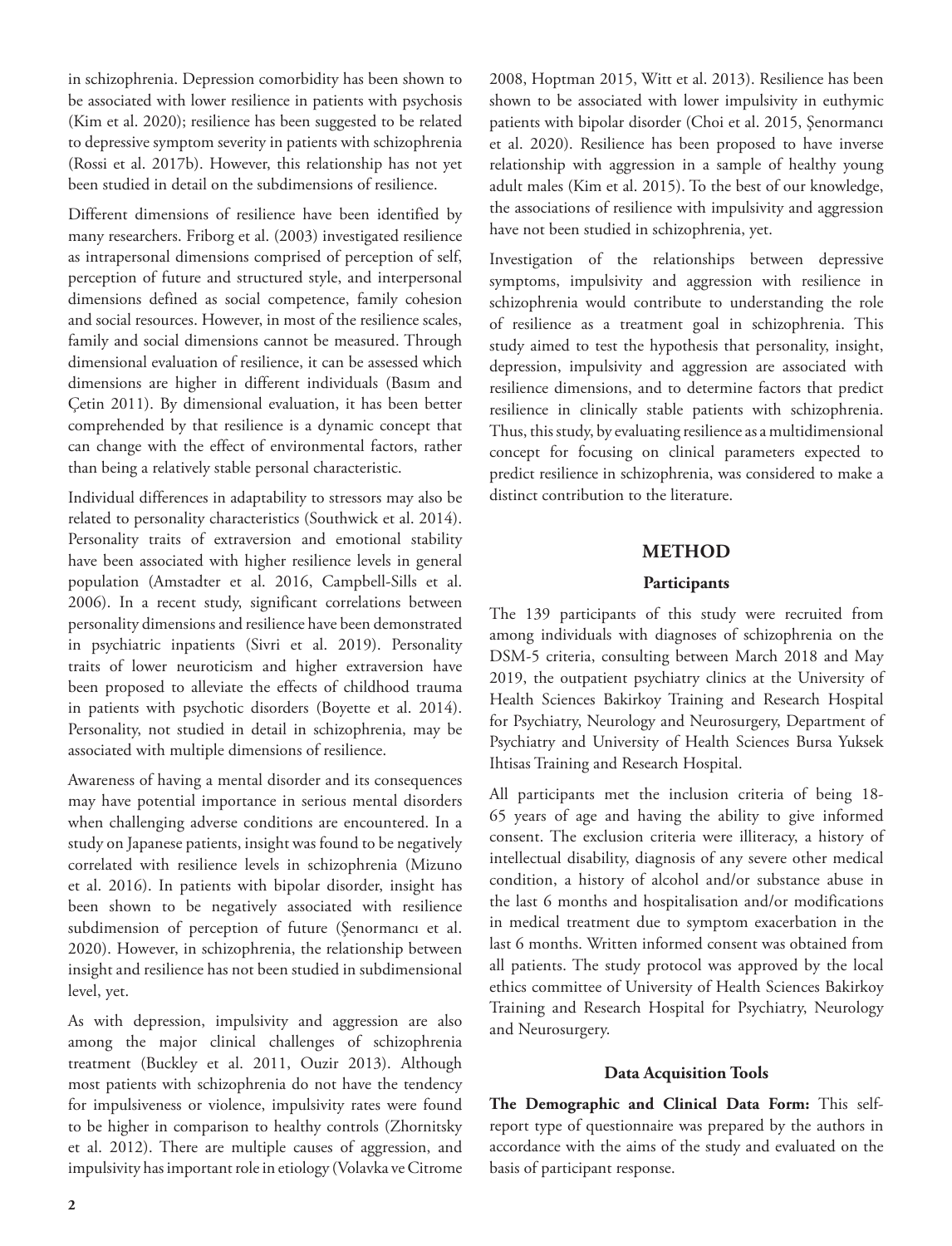**The Resilience Scale for Adults (RSA):** The RSA, developed by Friborg et al. (2005) to evaluate intrapersonal and interpersonal aspects of resilience, is a Likert type selfreport scale with 33-items, each scored between 1and 5, and 6 subdimensions measuring *perception of self, perception of future, structured style, social competence, family cohesion and social resources*. The subdimension on *perception of self* has 6 questions rating personal opinions on one's own inner strengths, skills, and self-esteem. *Perception of future* has 4 questions on beliefs on opportunities for future plans and goals. *Structured style* has 4 questions on skills of maintaining daily routine, ability to be organized, using time and being planned. *Social competence*, with 6 questions, assesses extraversion, social adaptability, ability to initiate activities, communication skills, flexibility in social issues. *Social resources* consists of 7 questions measuring social support from friends and relatives and the individual's ability to provide social support apart from family resources. *Family cohesion*, with 6 questions, evaluates cooperation between family members, family ties, perceived family support, and loyalty (Friborg et al. 2003). Reliability and validity of the Turkish language version of the RSA was carried out by Basım and Çetin (2011). Cronbach's alpha coefficient of the RSA was calculated as 0.84 in this study.

**The Positive and Negative Syndrome Scale (PANSS):**  The PANSS, standardized by Kay et al. (1987), is a semistructured, interviewer-administered scale with 30 items, each scored on a 1-7-point scale to rate symptom severity within a period of 1 week, mainly in psychotic spectrum disorders. Seven of the items of the PANSS are included in the positive symptoms subscale, seven in the negative symptoms subscale, and sixteen items in the general psychopathology subscale. Reliability and validity of the Turkish language version of the PANSS was verified by Kostakoğlu et al. (1999).

**The Calgary Depression Scale for Schizophrenia (CDSS):**  This 9-item, 4-point Likert type scale designed by Addington et al. (1993), is directed by an interviewer to assess the severity of depressive symptoms in schizophrenia. Reliability and validity of the Turkish language version of the CDSS was conducted by Aydemir et al. (2000).

**The Schedule for the Assessment of Insight (SAI):** It is a semi-structured schedule, developed by David (1990), consists of 8 questions administered by an interviewer. The option of asking the hypothetical eighth question is left to the interviewer. The three subscales are on adherence to treatment, recognition of having a mental illness and the ability to relabel psychotic phenomena as abnormal (David 1990). Reliability and validity of the Turkish langauge version of the SAI was verified by Arslan et al. (2001).

**The Eysenck Personality Questionnaire Revised-Abbreviated (EPQR-A):** This is a self-report questionnaire consisting of 24 questions in the context of Eysenck's theory of personality. It has 4 subscales on *extraversion, neuroticism, psychoticism* and *lie*. The lie subscale is used for control purposes (Eysenck et al. 1985). Validity and reliability of the Turkish language version of the questionnaire was conducted by Karancı et al. (2007). The Cronbach's alpha coefficient of the EPQR-A was calculated as 0.33 in our study.

**The Barratt Impulsiveness Scale-11th Version (BIS-11):**  The 30-item BIS-11 measures the trait impulsiveness on the 3 subscales, *motor impulsivess* assessing the tendency to act quickly without thinking and rapid reaction to external stimuli; *attentional impulsiveness* measuring the difficulties in sustaining attention and therefore making rapid decisions and the inability to tolerate complex cognitive tasks; and *non-planning impulsiveness* detecting the tendency for acting without regard for future and lack of planning or scheduling (Patton et al. 1995). Reliability and validity of the Turkish language version of the BIS-11 was verified by Güleç et al. (2008).

**The Buss-Perry Aggression Questionnaire (BPAQ):** The BPAQ is a self-report scale with 29-items that measure different dimensions of aggression including physical aggression, verbal aggression, anger and hostility (Buss and Perry 1992). Validity and reliability study of the Turkish language version of the scale was reported by Demirtaş Madran (2013).

### **Statistical Analysis**

Statistical analyses of the data were made on the SPSS version 18 for Windows. Normality of data distribution was evaluated with the Shapiro-Wilk test. Relationships of the normally distributed variables were analysed by the Pearson correlation analysis, and The Spearman correlation analysis was used for variables without normal distribution. Student's t test and ANOVA (analysis of variance) were used for comparing groups of normally distributed variables, while the Mann-Whitney U test and the Kruskal Wallis test were used for comparing non-parametric quantitative data. Multivariate analysis of covariance (ANCOVA) was used to determine the differences that occur when the confounding effect of the duration of the disease was controlled. The Cronbach's alpha coefficient was calculated to assess internal consistency in the reliability analyses of the RSA and the EPQR-A. The numeric variables were presented with the mean and the standard deviation (mean± SD) or the median with the minimum– maximum range. The categorical variables were presented in terms of both the numbers of observations and percentages (%). Significance levels were set at p<0.05 and p<0.001. Linear regression analyses were made to determine the factors predicting resilience.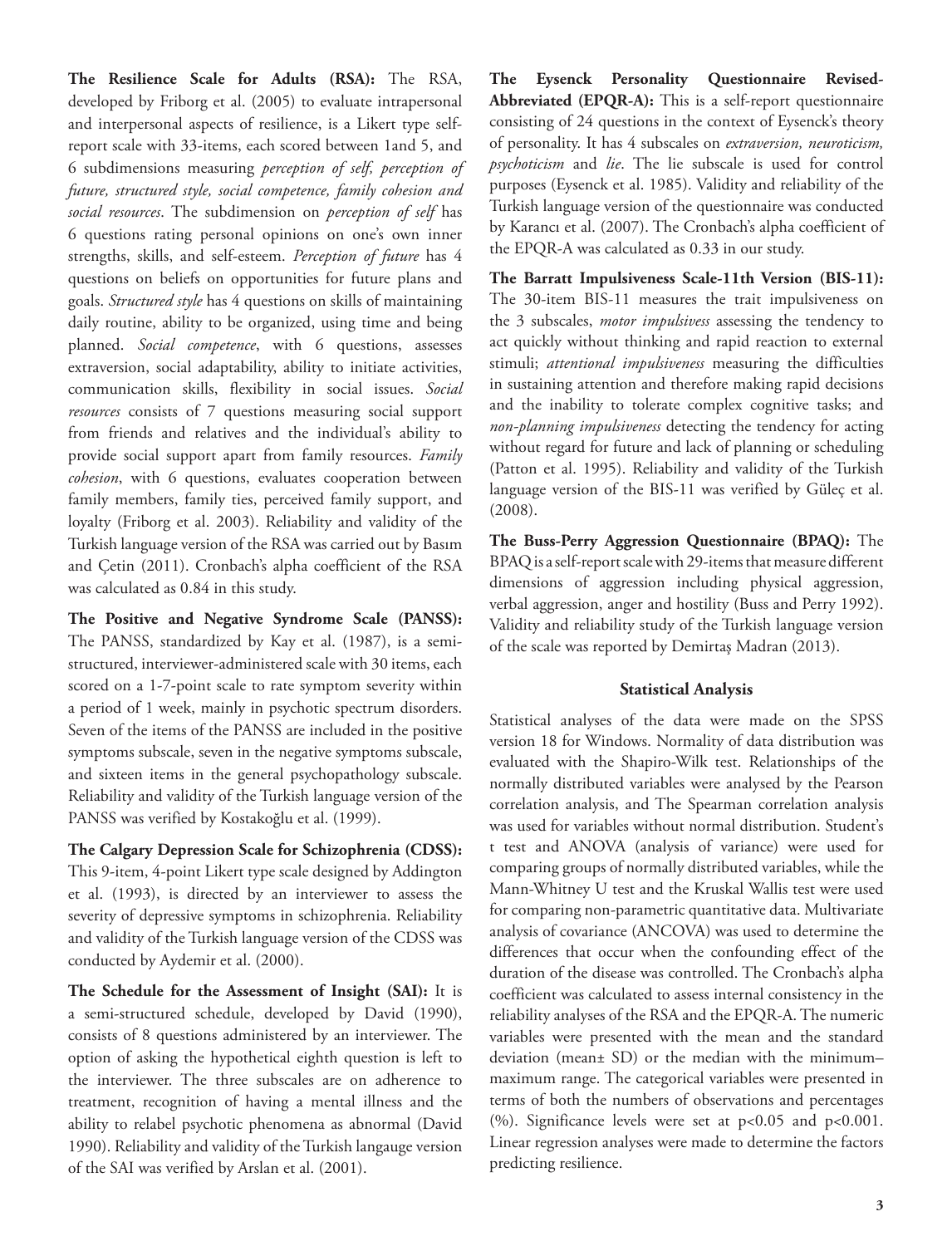# **RESULTS**

# **Demographic and Clinical Characteristics of the Participants**

The participants consisted of 66 (47.5%) females and 73 (52.5%) males with a mean age of  $37.0\pm10.3$ , and a mean age of 25.8±7.3 years at disease onset. Data on demographic characteristics are shown in Table 1. The clinical characteristics of the participants are presented in Table 2 and the scores obtained from the psychometric scales in Table 3.

| <b>Table 1.</b> Demographic Characteristics of the Participants ( $n$ (%)/Mean $\pm$<br>$SD($ n=139) |  |  |  |  |  |
|------------------------------------------------------------------------------------------------------|--|--|--|--|--|
| $37.0 \pm 10.3$                                                                                      |  |  |  |  |  |
|                                                                                                      |  |  |  |  |  |
| 66 (47.5)                                                                                            |  |  |  |  |  |
| 73 (52.5)                                                                                            |  |  |  |  |  |
| $9(4-18)$                                                                                            |  |  |  |  |  |
|                                                                                                      |  |  |  |  |  |
| 76 (54.7)                                                                                            |  |  |  |  |  |
| 22(15.8)                                                                                             |  |  |  |  |  |
| 41(29.5)                                                                                             |  |  |  |  |  |
|                                                                                                      |  |  |  |  |  |
| 28(20.1)                                                                                             |  |  |  |  |  |
| 104(74.8)                                                                                            |  |  |  |  |  |
| 7(5.0)                                                                                               |  |  |  |  |  |
| 17(12.2)                                                                                             |  |  |  |  |  |
| 21(15.1)                                                                                             |  |  |  |  |  |
| 101(72.7)                                                                                            |  |  |  |  |  |
|                                                                                                      |  |  |  |  |  |

| <b>Table 2.</b> Clinical Characteristics of the Participants (n (%)/Mean± SD/<br>Med (Min-Max) $(n=139)$ |                |
|----------------------------------------------------------------------------------------------------------|----------------|
| Disease duration (years)                                                                                 | $10(1 - 42)$   |
| Age at disease onset (years)                                                                             | $25.8 \pm 7.3$ |
| Number of psychotic episodes                                                                             | $3(1 - 22)$    |
| Number of hospitalizations                                                                               | $3(0 - 22)$    |
| Suicide attempt                                                                                          |                |
| None                                                                                                     | 99 (71.2)      |
| Once                                                                                                     | 22(15.8)       |
| More than once                                                                                           | 18 (12.9)      |
| History of suicide attempts in first degree<br>relatives                                                 |                |
| Present                                                                                                  | 9(6.5)         |
| None                                                                                                     | 130 (93.5)     |
| Lifetime alcohol and substance use                                                                       |                |
| None                                                                                                     | 104 (74.8)     |
| Alcohol                                                                                                  | 15(10.8)       |
| Substance*                                                                                               | 20 (14.4)      |
| *Cannabinoid and/or synthetic cannabinoid                                                                |                |

**Table 3.** Psychometric Test Scores of the Participants (Mean± SS/Med  $(Min-Max)(n=139)$ 

| <b>PANSS</b>                        |                  |
|-------------------------------------|------------------|
| Positive symptoms                   | $11.3 \pm 3.0$   |
| Negative symptoms                   | $16.7 \pm 4.4$   |
| General psychopathology             | $28.8 \pm 6.1$   |
| Total                               | $56.9 \pm 11.0$  |
| <b>RSA</b>                          |                  |
| Perception of self                  | $23(6 - 30)$     |
| Perception of future                | $16(4-20)$       |
| Structured style                    | $13.5 \pm 4.0$   |
| Social competence                   | $20.4 \pm 5.7$   |
| Family cohesion                     | $23(8 - 30)$     |
| Social resources                    | 27 (11 - 35)     |
| Total                               | $121.7 \pm 21.6$ |
| SAI                                 |                  |
| Compliance with treatment           | $3.5(0 - 4)$     |
| Awareness of illness                | $5(3-6)$         |
| Relabeling of psychotic experiences | $3(0-4)$         |
| Total                               | $11(6-14)$       |
| $BIS-11$                            |                  |
| Attentional impulsiveness           | $28.9 \pm 6.8$   |
| Motor impulsiveness                 | $12(7 - 25)$     |
| Non-planning impulsiveness          | $21(12-30)$      |
| Total                               | $63(40-97)$      |
| <b>BPAQ</b>                         |                  |
| Verbal aggression                   | $6.0 \pm 3.7$    |
| Physical aggression                 | $6(0 - 32)$      |
| Anger                               | $7.5 \pm 5.8$    |
| Hostility                           | $8(0 - 30)$      |
| Total                               | $27(0 - 86)$     |
| EPQR-A                              |                  |
| Extraversion                        | $2.6\pm1.8$      |
| Neuroticism                         | $2(0-6)$         |
| Psychoticism                        | $1(0-5)$         |
| Lie                                 | $5(0-6)$         |
| CDSS                                | $1(0-17)$        |

PANSS= Positive and Negative Syndrome Scale, RSA= Resilience Scale for Adults, SAI= Schedule for the Assessment of Insight, BIS-11= Barratt impulsiveness scale, 11th version, BPAQ= Buss–Perry Aggression Questionnaire, EPQR-A= Eysenck Personality Questionnaire Revised-Abbreviated, CDSS= Calgary Depression Scale for Schizophrenia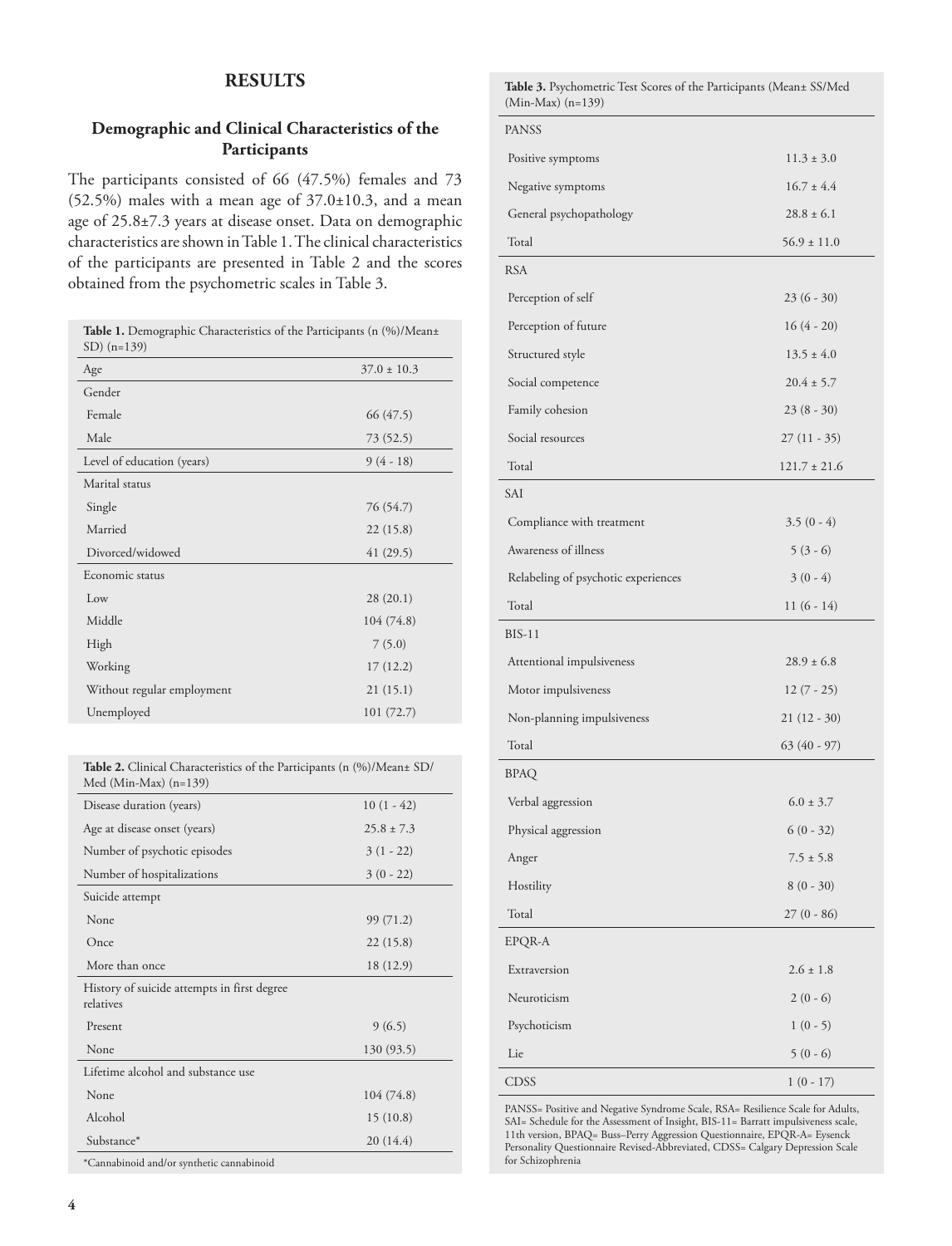### **Relationships between RSA and Demographic Features**

A weak but statistically significant negative correlation was found between the RSA subscale *family cohesion* and the data on the level of participant education (r:-0.17, p:0.035). Comparison of the RSA total scores and the data on economic status by ANOVA showed a statistically significant difference (p:0.002). Post-hoc Tukey test to determine the significance showed the RSA scores of the participants with a middle economic status were significantly higher than that of the participants with low economic status (p:0.003). ANCOVA on the RSA total scores of participants to detect the possible effect of disease duration taken as a

covariate and by controlling the confounding effect resulted in the disappearance of the significance of the relationship between RSA total score and the economic status parameter (p:0.180). A statistically significant difference (p:0.004) was determined using the Kruskal Wallis test for comparing the score on the RSA *social resources* subscale and the data on economic status. After the Bonferroni-corrected Mann-Whitney U tests to analyse this significance, the score of the participant group with middle economic status on the RSA *social resources* was significantly higher as compared to that of the participant group with low economic status (p:0.001). As determined by the Mann-Whitney U test,

|                                        |                     |                         |                       | <b>RSA</b>            |                       |                       |                      |
|----------------------------------------|---------------------|-------------------------|-----------------------|-----------------------|-----------------------|-----------------------|----------------------|
|                                        | Self-<br>perception | Perception of<br>future | Structured<br>style   | Social<br>competence  | Family<br>cohesion    | Social<br>resources   | <b>Total</b>         |
|                                        | $\mathbf{r}$        | $\mathbf{r}$            | $\mathbf r$           | $\mathbf r$           | $\mathbf r$           | $\mathbf{r}$          | $\mathbf r$          |
| <b>PANSS</b>                           |                     |                         |                       |                       |                       |                       |                      |
| Positive symptoms                      | $-0.10**$           | $-0.13$ <sup>**</sup>   | $-0.07+$              | $0.11*$               | $-0.13^{++}$          | $-0.12$ <sup>**</sup> | $-0.10+$             |
| Negative symptoms                      | $-0.00**$           | $-0.08**$               | $-0.02$ <sup>+</sup>  | $-0.23**$             | $-0.07**$             | $-0.27***$            | $-0.16+$             |
| General psychopathology                | $-0.19***$          | $-0.25***$              | $-0.22**$             | $-0.17**$             | $-0.05^{++}$          | $-0.13^{++}$          | $-0.24**$            |
| Total                                  | $-0.13^{++}$        | $-0.20***$              | $-0.15+$              | $-0.16*$              | $-0.07**$             | $-0.23***$            | $-0.23**$            |
| SAI                                    |                     |                         |                       |                       |                       |                       |                      |
| Compliance with treatment              | $0.00**$            | $-0.08**$               | $0.13*$               | $-0.11$ <sup>+</sup>  | $0.11**$              | $-0.00**$             | $-0.00^+$            |
| Awareness of illness                   | $-0.04**$           | $0.09**$                | $0.14*$               | $0.02^*$              | $0.12**$              | $0.11**$              | $0.10*$              |
| Relabeling of psychotic<br>experiences | $-0.11**$           | $0.04**$                | $0.11*$               | $-0.00*$              | $0.05**$              | $0.04**$              | $0.01*$              |
| Total                                  | $-0.03**$           | $0.10**$                | $0.20**$              | $0.02*$               | $0.12**$              | $0.10**$              | $0.12*$              |
| <b>BIS-11</b>                          |                     |                         |                       |                       |                       |                       |                      |
| Attentional impulsiveness              | $-0.47***$          | $-0.36***$              | $-0.40***$            | $-0.18**$             | $-0.21***$            | $-0.23***$            | $-0.45***$           |
| Motor impulsiveness                    | $-0.29***$          | $-0.01**$               | $-0.23***$            | $-0.12**$             | $-0.07**$             | $-0.12**$             | $-0.21$ ***          |
| Non-planning impulsiveness             | $-0.35***$          | $-0.21***$              | $-0.28***$            | $-0.12**$             | $-0.10**$             | $-0.09^{++}$          | $-0.29***$           |
| Total                                  | $-0.50***$          | $-0.30***$              | $-0.37***$            | $-0.18***$            | $-0.20***$            | $-0.23***$            | $-0.43***$           |
| <b>BPAQ</b>                            |                     |                         |                       |                       |                       |                       |                      |
| Verbal aggression                      | $0.03^{**}$         | $0.07**$                | $0.02^*$              | $0.01*$               | $-0.04**$             | $-0.05^{++}$          | $-0.02$ <sup>+</sup> |
| Physical aggression                    | $-0.22***$          | $-0.08$ <sup>**</sup>   | $-0.12$ <sup>**</sup> | $-0.07**$             | $-0.18***$            | $-0.20***$            | $-0.20***$           |
| Anger                                  | $-0.21***$          | $-0.13$ <sup>**</sup>   | $-0.14+$              | $-0.05+$              | $-0.15^{**}$          | $-0.14**$             | $-0.24**$            |
| Hostility                              | $-0.21***$          | $-0.11$ <sup>++</sup>   | $-0.06**$             | $-0.10**$             | $-0.19***$            | $-0.20***$            | $-0.21***$           |
| Total                                  | $-0.19***$          | $-0.08^{++}$            | $-0.11$ <sup>++</sup> | $-0.07**$             | $-0.19***$            | $-0.20***$            | $-0.20***$           |
| EPQR-A                                 |                     |                         |                       |                       |                       |                       |                      |
| Extraversion                           | $0.29***$           | $0.34***$               | $0.17**$              | $0.45***$             | $-0.06**$             | $0.13**$              | $0.09*$              |
| Neuroticism                            | $-0.39***$          | $-0.22***$              | $-0.20***$            | $-0.15$ <sup>**</sup> | $-0.15$ <sup>**</sup> | $-0.18***$            | $-0.32***$           |
| Psychoticism                           | $-0.02**$           | $0.01**$                | $-0.04**$             | $0.08**$              | $-0.16$ <sup>**</sup> | $-0.15$ <sup>**</sup> | $-0.07**$            |
| Lie                                    | $0.10**$            | $-0.07**$               | $0.01**$              | $-0.00**$             | $0.07**$              | $0.09**$              | $0.05**$             |
| <b>CDSS</b>                            | $-0.27***$          | $-0.27***$              | $-0.23***$            | $-0.14$ <sup>**</sup> | $0.00**$              | $-0.08^{++}$          | $-0.21***$           |

+ Pearson, ++Spearman, \*p<0.05, \*\*p<0.001, PANSS= Positive and Negative Syndrome Scale, RSA= Resilience Scale for Adults, SAI= Schedule for the Assessment of Insight, BIS-11= Barratt impulsiveness scale, 11th version, BPAQ= Buss–Perry Aggression Questionnaire, EPQR-A= Eysenck Personality Questionnaire Revised-Abbreviated, CDSS= Calgary Depression Scale for Schizophrenia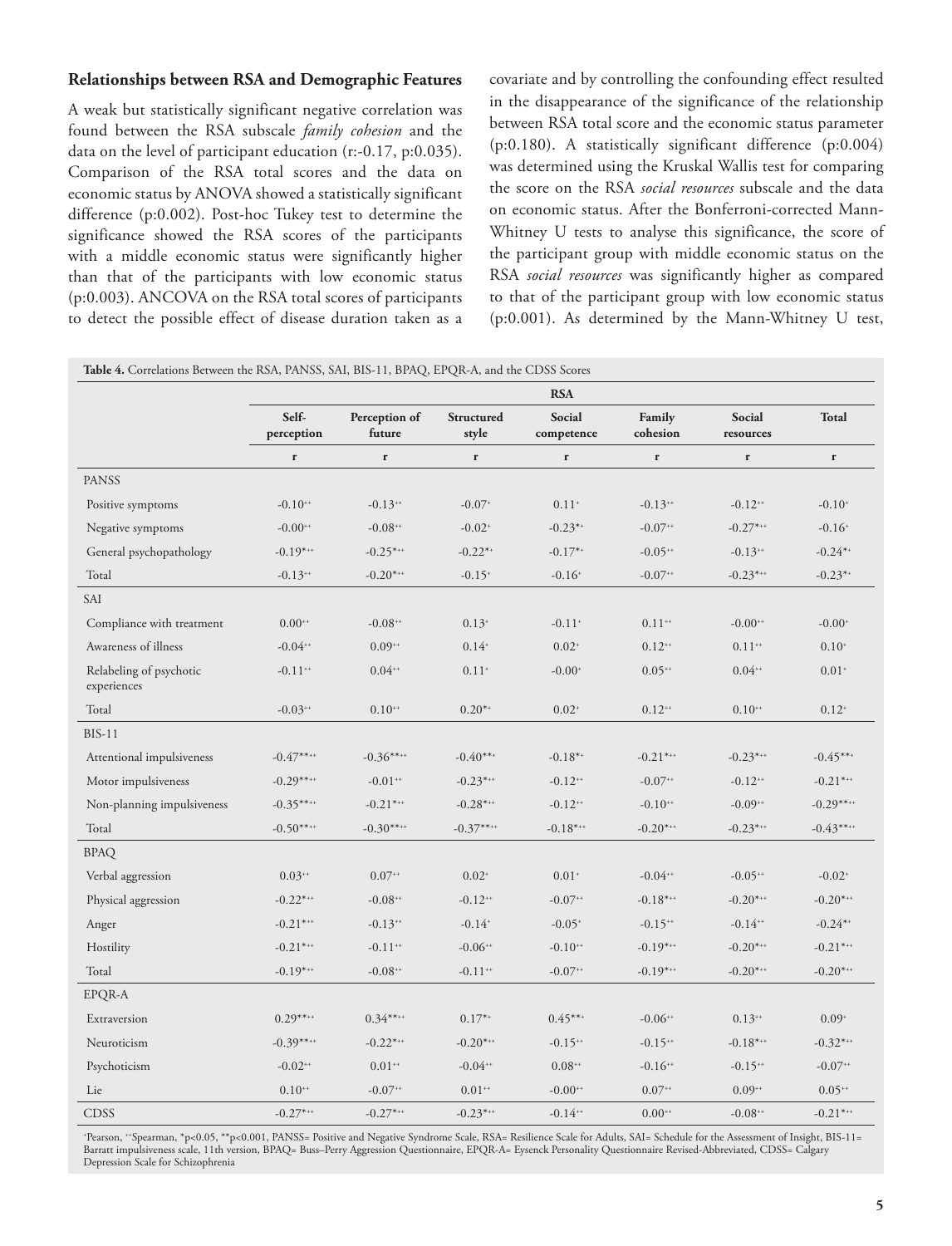the RSA *perception of future* scores [16.2 (6-20)] of the participant group (n:86) with disease duration of  $\leq 10$  years were significantly higher (p:0.043) than the score [14.3 (4- 20)], of the participant group (n:53) with disease duration of >10 years.When compared with the Mann-Whitney U test, the RSA *family cohesion* scores of the participants with a history of suicidal attempt in the first degree relatives were significantly lower than that of the participants without such a history (p:0.045). A weak significant positive correlation was found between the RSA *structured style* score and the SAI total score (r:0.20, p:0.043).

Weak significant negative correlations were determined between the RSA total score and the PANSS total score (r:- 0.23, p:0.006) and the PANSS *general psychopathology* score (r:-0.24, p:0.004) and between the RSA *social competence* score and the PANSS *negative symptoms* score (r:-0.23, p:0.006). Also, a weak-moderate significant negative correlation existed between the RSA *social resources* score and the PANSS negative symptoms score (r:-0.27, p:0.001).

There was a weak significant negative correlation between RSA total and BPAQ total scores (r:-0.20, p:<0.015).

The BIS-11 total score correlation was weak-moderately significant negative with the RSA total score (r:-0.43, p:<0.001), the RSA *perception of future* score (r:-0.30, p:<0.001), the RSA *structured style* score (r:-0.37, p:<0.001) and moderately significant-negative with the RSA *perception of self* score (r:-0.50, p:<0.001). The BIS-11 attentional impulsiveness score correlation was weak-moderately significant negative with the RSA total score (r:-0.45, p:<0.001), the RSA *perception of self* score (r:-0.47, p:<0.001), the RSA *perception of future* (r:-0.36, p:<0.001) and with the RSA *structured style* score (r:-0.40, p:<0.001).

The BIS-11 motor impulsiveness score correlation was weakly significant negative with the RSA total score (r:-0.21, p:0.012), the RSA *structured style* score(r:-0.23, p:0.005).*,* and weak-moderately significant negative with the RSA *perception of self* score (r:-0.29, p:<0.001).The BIS-11 non-planning impulsivity score correlation was weak-moderately significant negative with the RSA total score (r:-0.29, p:<0.001), the RSA *perception of self* score (r:-0.35, p:<0.001), the RSA structured style score (r:-0.28, p:0.001) and weakly significant negative with the RSA *perception of future* score (r:-0.21, p:0.010). The correlation between the EPQR-A *extraversion* score was weakmoderately significant positive with the RSA *perception of self*  score (r:0.29, p:<0.001), the RSA *perception of future* score and (r:0.34, p:<0.001) and the RSA *social competence* score (r:0.45, p:<0.001). The correlation between the EPQR-A *neuroticism score was* weak-moderately significant with the RSA *perception of self* (r:-0.39, p:<0.001) and the RSA total  $score(r:-0.32, p:=0.001)$ .

The correlation of the CDSS total score was weak-moderately significant negative with the RSA *perception of self* score (r:- 0.27, p:0.001), the RSA *perception of future* score (r:-0.27, p:0.001); weakly significant negative with the RSA *structured style* (r:-0.27, p:0.005) and the RSA total score (r:-0.21, p:0.010).

Correlations between the RSA, PANNS, SAI, BIS-11, BPAQ, EPQR-A, and the CDSS scores were shown in Table 4.

### **Predictors of the RSA Total Score**

The PANSS *general symptoms*, the BIS-11 *attentional impulsiveness*, *motor impulsiveness*, *non-planning impulsiveness*, the BPAQ *physical aggression, anger*, *hostility*, the EPQR-A *neuroticism* and the CDSS total score were included in the multiple linear regression analysis in order to investigate the predictors of RSA total score. After the variables were placed in the analysis formulation, eliminations were made by using the "backward stepwise" method. The resultant regression model was statistically significant (*F*=18.573*,* p:<0.001). The scores on the BIS-11 *attentional impulsiveness*, the EPQR-A *neuroticism* and the CDSS explained the RSA total score with a rate of 0.276 (Table 5).

| Table 5. Predictors of the RSA Total Score |                                          |          |         |              |  |  |  |
|--------------------------------------------|------------------------------------------|----------|---------|--------------|--|--|--|
| Dependent<br>variable                      | Independent<br>variable                  | β        | p       | Model<br>(p) |  |  |  |
| RSA total                                  | Constant                                 | 163.542  | < 0.001 | < 0.001      |  |  |  |
|                                            | $BIS-11$<br>attentional<br>impulsiveness | $-1.166$ | < 0.001 |              |  |  |  |
|                                            | EPQR-A<br>neuroticism                    | $-2.029$ | 0.029   |              |  |  |  |
|                                            | <b>CDSS</b>                              | $-1.519$ | 0.014   |              |  |  |  |

Linear regression analysis, p<0.001, Adjusted  $R^2$ = 0.276

RSA= Resilience Scale for Adults, BIS-11= Barratt Impulsiveness Scale, 11th

version, EPQR-A= Eysenck Personality Questionnaire Revised-Abbreviated, CDSS= Calgary Depression Scale for Schizophrenia

# **DISCUSSION**

The results of this study showed negative correlations between the RSA total score and the scores on depression, impulsiveness, aggressiveness, and the total score on the PANSS and the PANSS *general psychopathology* subscale. Scores on the *attentional impulsiveness*, *neuroticism* and depression predicted low levels of resilience. Significant correlation was not demonstrable between the total scores on insight and the RSA.

Significant negative correlations were determined between the BIS-11 total and subscale scores and the RSA total score which showed prominent association with the BIS-11 *attentional impulsiveness* score. The RSA *perception of self* subdimension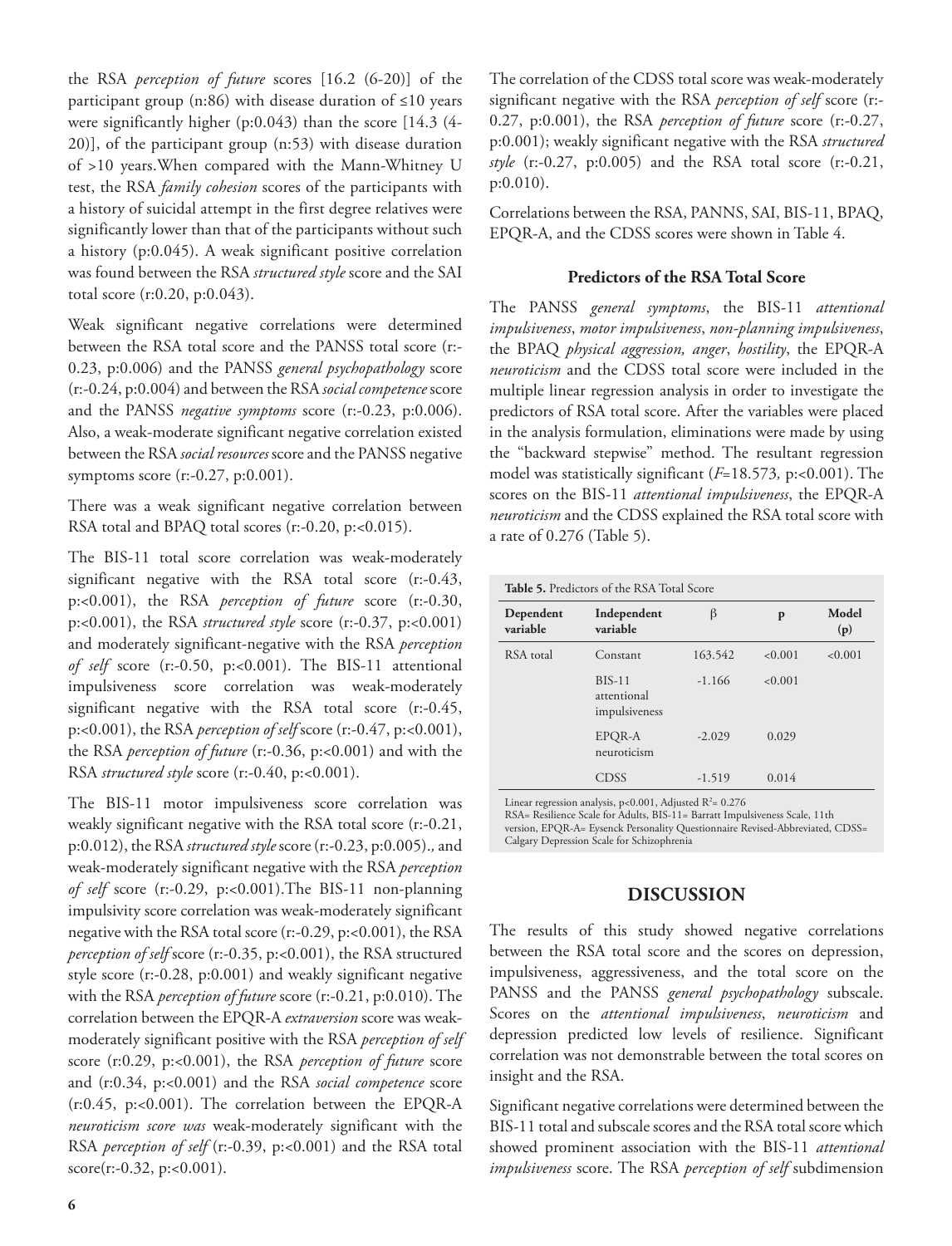was more strongly associated with impulsiveness than the other RSA subdimensions. High level of impulsiveness, especially the *attentional impulsiveness* characterising intolerance for complexity and inability to focus attention (Stanford et al. 2009) may result in recurrent maladaptive situations in daily life and thereby, disruptions in the individual's perception of own personal resources.

The p*erception of self* has been shown to be the resilience dimension having the strongest association with the impulsive traits in general population (Friborg et al. 2005), and our study results are in accordance with this finding. While the concept of impulsiveness was associated with the use of avoidance coping mechanisms (Kruedelbach et al. 1993), resilience was linked with active coping strategies (Chen et al. 2019). Therefore, schizophrenia patients with low resilience can be expected to act without thinking, giving immediate, unplanned reactions or make decisions without regarding the future when facing stressful conditions.

The BPAQ total score negatively correlated with the RSA total score and except for the *verbal aggression* subscale, all subscale scores negatively correlated with the RSA total score. It has been proposed by Kim et al (2015) that resilience is a protective factor against aggression in young healthy individuals with a history of early life stress. Resilience was found to be associated with low levels of aggression in patients with bipolar disorder (Şenormancı et al. 2020). Although our study does not include the method to demonstrate causal relationships, the obtained results may reflect the lower capacity for coping with stress and the associated inappropriate aggressive behaviors in patients with low levels of resilience.

In this study, measurements on the depressive symptoms showed negative relationship with resilience in agreement with the results reported by others (Bozikas et al. 2016; Liu et al. 2020, Rossi et al. 2017a). As shown by Rossi et al (2017a), the depressive symptoms of schizophrenia were more strongly correlated with the intrapersonal subdimensions of the RSA. Our results show significant correlations between the scores on depressive symptoms and the RSA intrapersonal and total scores which put an emphasis on the potential of the personal resources of resilience in alleviating depressive symptoms. On the other hand, symptoms of depression might have negatively influenced the perceptions of the patients of their own personal resources These results collectively demonstrate the role of the intrapersonal dimensions of resilience in comparison to the interpersonal dimensions in adaptation to the disease symptoms or any significant stressors and thereby preventing the symptoms of depression in schizophrenia.

Only one report was found in the literature on the negative correlation between insight and resilience in schizophrenia (Mizuno et al. 2016). The difference from our results can be attributed to using a different scale to assess resilience and/or cultural differences of the participants. In our study only a weak positive correlation was found between the total SAI (insight) score and the score on the RSA *structured style* subdimension. Schizophrenia patients with high insight levels were shown to often use the active coping style of planning (Cooke et al. 2007). *Structured style* is related to goal oriented behaviors, planning of routines (Friborg et al. 2003), and these have similarities to behaviours closely related to planning which is of the coping styles.

In this study, scores on the EPQR-A *neuroticism* subscale were found to be negatively correlated with the RSA total score, particularly with the RSA *perception of self* subdimension while the EPQR-A *extraversion* showed positive relationship with the RSA *social competence* subdimension, in agreement with the results of the study on healthy individuals by Friborg et al. (2005). Also, emotional stability and extraversion were associated with higher resilience levels in general population (Campbell-Sills et al. 2006; Friborg et al. 2005; Peng et al. 2012). These results may reflect the validity of the associations between resilience and personality independently of diagnostic or cultural factors. Neuroticism was linked to greater use of avoidant coping in schizophrenia (Lysaker et al. 2007); whereas resilience was associated with active coping strategies (Chen et al. 2019). Despite having a serious mental disorder, patients with schizophrenia with higher emotional stability may cope and adapt better to the adversity and challenges in life.

Our results showing negative correlation between the total scores on the RSA and the PANSS agree with some reported results of research on resilience in schizophrenia (Hofer et al. 2016, Izydorczyk et al. 2019) while disagreeing with others (Mizuno et al 2016, Rossi et al 2017a, Rossi et al 2017b). The negative correlation between the PANSS general psychopathology score and the RSA total score observed in this study also agrees with the results of other studies (Bozikas et al. 2016, Poloni et al. 2018). The observed negative correlations between the PANSS negative symptoms score and the scores on the RSA *social competence* and *social resources* subdimesions may indicate the impact of negative symptoms on social life. The diversity in the discussed results could have arisen from using different scales to measure resilience or the recruitment of the participants with different clinical features. Our results indicate that regardless of the relatively low scores on the PANSS, symptoms of schizophrenia exert considerable negative impact on resilience.

In this study the score on the RSA *family cohesion* sudimension negatively correlated with the level of education which was considered as a predictor of work and social functioning in schizophrenia by Rossi et al.(2017a). Although the level of functioning was not evaluated in this study, this result might indicate that patients with education can live more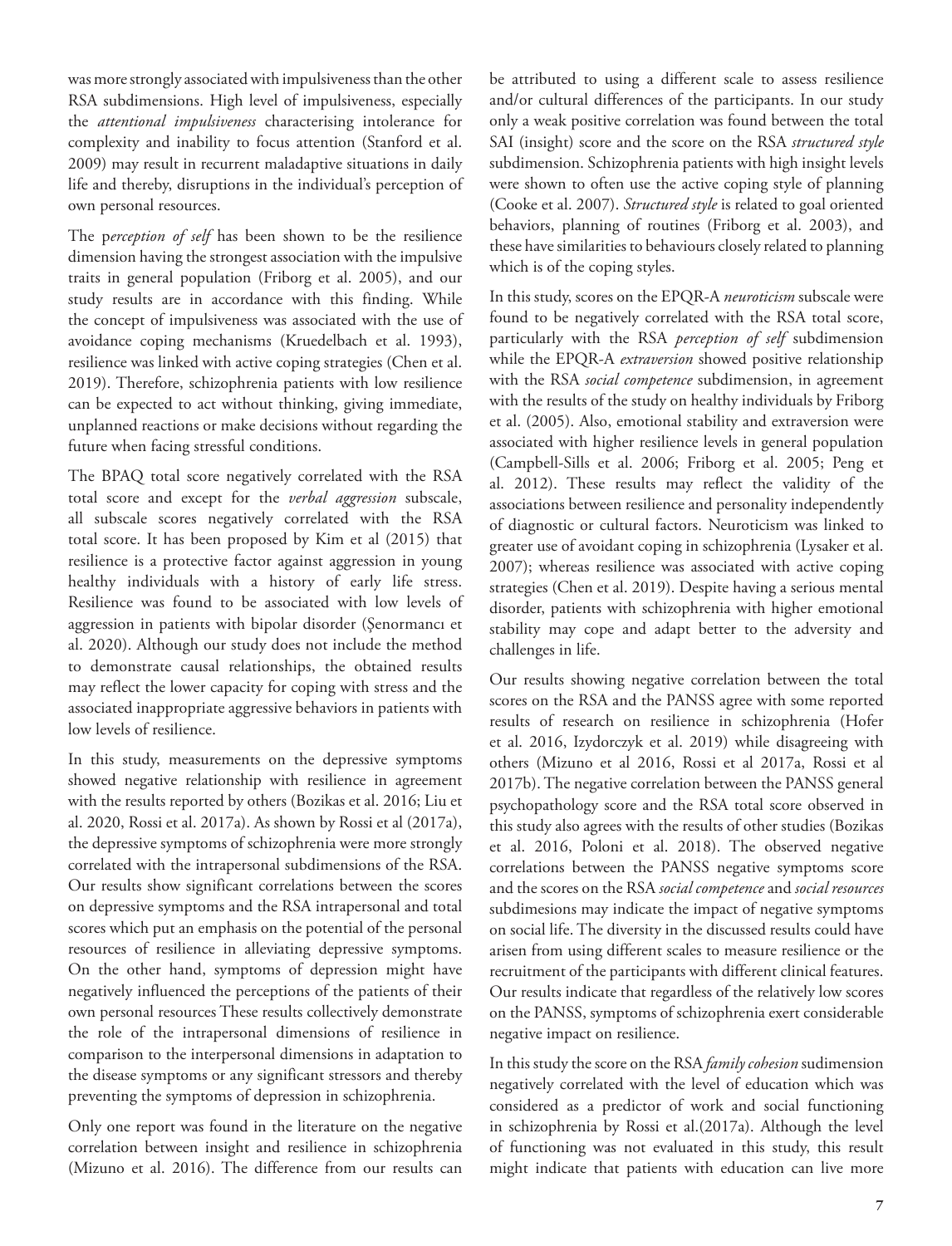independently and might not need the protective, supportive family bonds as much as the patients with lower education level.

In this study the RSA total score and the score on the RSA *social resources* subdimension of the participants with middle economic status were found to be significantly higher than those of the participants with low economic status. When the confounding effect of disease duration was controlled, however, the significance of correlation between resilience and economic status was lost. Nevertheless, having better economic resources might enable patients to reach better social support. Family income has been suggested to serve as a resilience factor in families having a member with schizophrenia (Bishop and Greeff 2015). Resilience levels were also found to be positively correlated with the financial situation dimension of the quality of life in patients with schizophrenia (Wartelsteiner et al. 2016).

The RSA *family cohesion* score of the participant subgroup of this study without a history of suicidal attempt among their first degree relatives were significantly higher than that of the participants with such a history. Resilience has been regarded not only as an intrapersonal characteristic, but also as an attribute of the systems around the individual (Hanson and Gotterman 2012). Stressful life events such as suicide can cause estrangement in the family, harming the supportive relationship patterns within the family members (Delalibera et al. 2015). The RSA used in this study to evaluate resilience, unlike various other scales used for this purpose, has the advantage of measuring the interpersonal subdimensions of resilience and thereby, evaluating the strengths and weaknesses in the family and social surroundings. Significant relationship was not found between the resilience levels of the participants and their own suicidal attempts. It has been argued in the literature that patients with suicidal ideation and behaviors develop resilience in various ways in order to cope with and adapt to these experiences (Gooding et al. 2017).

The RSA *perception of future* score of the participants with disease duration of <10 years were significantly higher than the score of the participants with disease duration of ≥10 years. There are studies proposing that disease duration and resilience are not related (Bozikas et al. 2016, Mizuno et al. 2016), or that disease duration is associated with high resilience levels in schizophrenia (Yoshida et al. 2016). In so far as we know, there are not any reports in the literature on the association of disease duration with perception of the future. It may be considered that the possible destructive effects of the disease related symptoms and experiences in the life time of patients may negatively affect the perceptions of future goals, aims and plans.

Attentional impulsiveness, neuroticism and depressive symptoms scores were found in this study to be the predictors

of resilience. In other words, neuroticism, increased levels of depressive symptoms, and higher levels of attentional impulsiveness are associated with the observed low levels of resilience in schizophrenia.

The heterogeneity of the partipants with chronic and early stage schizophrenia can cited as a limitation of our study. This, together with the heterogeneity in clinical characteristics of the disease may underlie the lower than expected levels of correlations determined in our study. The self-report structure of the psychometric scales used makes the results dependent on the participant judgement. Recruitment of the participants from the tertiary healthcare centers limits the generalization of the results and the cross sectional design of the study makes difficult the assessment of cause-outcome relationships.

Treatment of schizophrenia by targeting only the clinical improvement does not achieve the expected results. This study, despite its limitations, underlines the need to consider the factors of depressive symptoms, attentional impulsiveness and personality traits such as neuroticism in the interventions to enhance resilience in schizophrenia. Since resilience is a dynamic concept, longitudinal studies are needed to identify the factors related with resilience during the clinical course of the disease.

#### **REFERENCES**

- Addington D, Addington J, Maticka-Tyndale E (1993) Assessing depression in schizophrenia: the Calgary Depression Scale. Br J Psychiatry Suppl 163:39- 44.
- Amstadter AB, Moscati A, Oxon MA et al (2016) Personality, cognitive/ psychological traits and psychiatric resilience: A multivariate twin study. Pers Individ Dif 91:74-9.
- Arslan S, Günay Kılıç B, Karakılıç H (2001) İçgörünün üç bileşenini değerlendirme ölçeği: Güvenilirlik ve geçerlik çalışması. Türkiye'de Psikiyatri 3:17-24.
- Aydemir Ö, Esen Danacı A, Deveci A et al (2000) Calgary Şizofrenide Depresyon Ölçeği'nin Türkçe versiyonunun güvenilirliği ve geçerliliği. Noropsikiyatri Ars 37:82-6.
- Basım HN, Çetin F (2011) The reliability and validity of the Resilience Scale for Adults-Turkish Version. Turk Psikiyatri Derg 22:104-14.
- Bertelsen M, Jeppesen P, Petersen L et al (2007) Suicidal behaviour and mortality in first-episode psychosis: the OPUS trial. Br J Psychiatry Suppl 51:140-6.
- Betensky JD, Robinson DG, Gunduz-Bruce H et al (2008) Patterns of stress in schizophrenia. Psychiatry Res 160:38-46.
- Bozikas VP, Parlapani E, Holeva V et al (2016) Resilience in patients with recent diagnosis of a schizophrenia spectrum disorder. J Nerv Ment Dis 204:578-84.
- Boyette LL, van Dam D, Meijer C et al (2014) Personality compensates for impaired quality of life and social functioning in patients with psychotic disorders who experienced traumatic events. Schizophr Bull 40:1356-65.
- Buckley P, Citrome L, Nichita C et al (2011) Psychopharmacology of aggression in schizophrenia. Schizophr Bull 37:930-6.
- Buss AH, Perry M (1992) The aggression questionnaire. J Pers Soc Psychol 63:452-9.
- Campbell-Sills L, Cohan SL, Stein MB (2006) Relationship of resilience to personality, coping, and psychiatric symptoms in young adults. Behav Res Ther 44:585-99.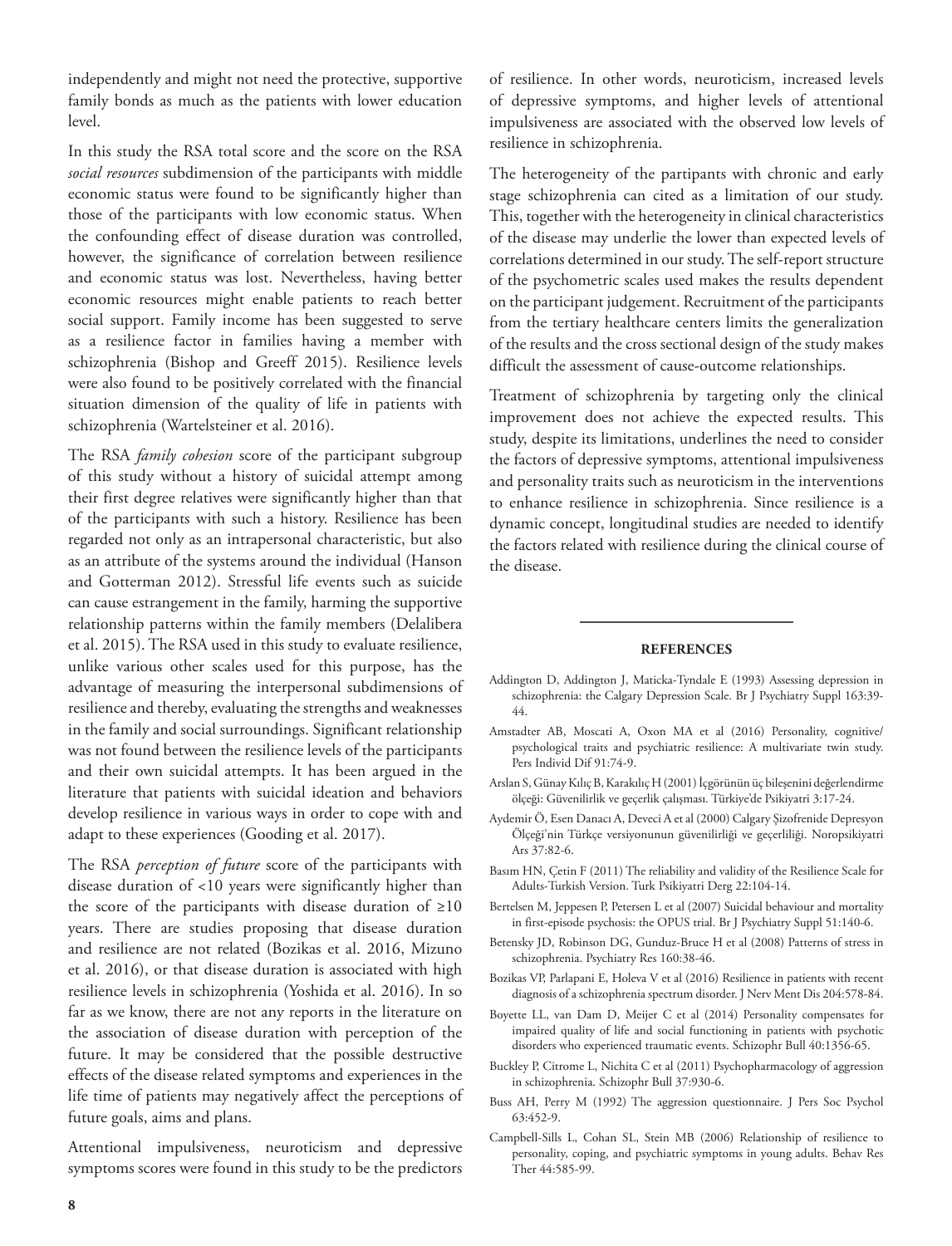- Cassidy RM, Yang F, Kapczinski et al (2018) Risk Factors for suicidality in patients with schizophrenia: A systematic review, meta-analysis, and metaregression of 96 studies. Schizophr Bull 44:787-97.
- Chen H, Xu J, Mao Y et al (2019) Positive Coping and Resilience as Mediators Between Negative Symptoms and Disability Among Patients with Schizophrenia. Front Psychiatry 10:641.
- Choi JW, Cha B, Jang J et al (2015) Resilience and impulsivity in euthymic patients with bipolar disorder. J Affect Disord 170:172-77.
- Coentre R, Talina MC ve Góis C et al (2017) Depressive symptoms and suicidal behavior after first-episode psychosis: A comprehensive systematic review. Psychiatry Res 253:240-8.
- Cooke M, Peters E, Fannon D et al (2007) Insight, distress and coping styles in schizophrenia. Schizophr Res 94:12-22.

David AS (1990) Insight and psychosis. Br J Psychiatry 156:798-808.

- Delalibera M, Presa J, Coelho A et al (2015) Family dynamics during the grieving process: a systematic literature review. Cien Saude Colet 20:1119-34.
- Demirtaş Madran HA (2013) The reliability and validity of the Buss Perry aggression questionnaire (BAQ)- Turkish Version. Turk Psikiyatri Derg 24:124-9.
- Deng M, Pan Y, Zhou L et al (2018) Resilience and cognitive function in patients with schizophrenia and bipolar disorder, and healthy controls. Front Psychiatry 29:279.
- Duțescu MM, Popescu RE, Balcu L et al (2018) Social functioning in schizophrenia clinical correlations. Curr Health Sci J 44:151-6.
- Edmonds EC, Martin AS, Palmer BW et al (2018) Positive mental health in schizophrenia and healthy comparison groups: relationships with overall health and biomarkers. Aging Ment Health 22:354-62.
- Eysenck SBG, Eysenck HJ, Barrett P (1985) A revised version of the psychoticism scale. Pers Individ Dif 6:21-9.
- Fanta T, Bekele D, Ayano G (2020) The prevalence and associated factors of depression among patients with schizophrenia in Addis Ababa, Ethiopia, cross-sectional study. BMC Psychiatry 20:3.
- Friborg O, Barlaug D, Martinussen M et al (2005) Resilience in relation to personality and intelligence. Int J Methods Psychiatr Res 14:29-42.
- Friborg O, Hjemdal O, Rosenvinge JH et al (2003) A new rating scale for adult resilience: what are the central protective resources behind healthy adjustment? Int J Methods Psychiatr Res 12:65-76.
- Gooding PA, Littlewood D, Owen R et al (2019) Psychological resilience in people experiencing schizophrenia and suicidal thoughts and behaviours. J Ment Health 28:597-603.
- Güleç H, Tamam L, Güleç MY (2008) Psychometric properties of the Turkish version of the Barratt Impulsiveness Scale-11. Bulletin of Clin Psychopharmacol 18:251-8.
- Hanson DR, Gottesman II (2012) Biologically flavored perspectives on Garmezian resilience. Dev Psychopathol 24:363-9.
- Hasan A, Falkai P, Wobrock T et al (2015) World Federation of Societies of Biological Psychiatry (WFSBP) Guidelines for Biological Treatment of Schizophrenia. Part 3: Update 2015 Management of special circumstances: Depression, Suicidality, substance use disorders and pregnancy and lactation. World J Biol Psychiatry 16:142-70.
- Hodgins S, Riaz M (2011) Violence and phases of illness: differential risk and predictors. Eur Psychiatry 26:518-24.
- Hofer A, Mizuno Y, Frajo-Apor B et al (2016) Resilience, internalized stigma, self-esteem, and hopelessness among people with schizophrenia: Cultural comparison in Austria and Japan. Schizophr Res 171:86-91.
- Hofer A, Mizuno Y, Wartelsteiner F et al (2017) Quality of life in schizophrenia and bipolar disorder: The impact of symptomatic remission and resilience. Eur Psychiatry 46:42-7.
- Hoptman MJ (2015) Impulsivity and aggression in schizophrenia: a neural circuitry perspective with implications for treatment. CNS Spectr 20:280-6.
- Izydorczyk B, Sitnik-Warchulska K, Kühn-Dymecka A et al (2019) Resilience, sense of coherence, and coping with stress as predictors of psychological well-being in the course of schizophrenia. The Study Design. Int J Environ Res Public Health 16:E1266.
- Karancı AN, Dirik G, Yorulmaz O (2007) Reliability and validity studies of Turkish translation of Eysenck Personality Questionnaire Revised-Abbreviated. Turk Psikiyatri Derg 18:254-61.
- Kay SR, Fiszbein A, Opler LA (1987) The positive and negative syndrome scale (PANSS) for schizophrenia. Schizophr Bull 13:261-76.
- Kim J, Seok JH, Choi K et al (2015) The protective role of resilience in attenuating emotional distress and aggression associated with early-life stress in young enlisted military service candidates. J Korean Med Sci 30:1667-74.
- Kim SW, Kim JJ, Lee BJ et al (2020) Clinical and psychosocial factors associated with depression in patients with psychosis according to stage of illness. Early Interv Psychiatry 14:44-52.
- Kruedelbach NG, McCormick RA, Schultz SC et al (1993) Impulsivity, coping styles and triggers for craving in substance abusers with borderline personality disorder. J Personal Disord 7:214-22.
- Kostakoğlu E, Batur S, Tiryaki A et al (1999) Pozitif ve Negatif Sendrom Ölçeği (PANSS) Türkçe uyarlamasının geçerlilik ve güvenilirliği. Turk Psikol Derg 14:23-32.
- Liu D, Zhou Y, Li G et al (2020) The factors associated with depression in schizophrenia patients: the role of self-efficacy, self-esteem, hope and resilience. Psychol Health Med 25:457-69.
- Lysaker PH, Taylor AC (2007) Personality dimensions in schizophrenia: associations with symptoms and coping concurrently and 12 months later. Psychopathology 40:338-44.
- Masten AS (2001) Ordinary magic. Resilience processes in development. Am Psychol 56:227-38.
- Mizuno Y, Hofer A, Frajo-Apor B et al (2018) Religiosity and psychological resilience in patients with schizophrenia and bipolar disorder: an international cross-sectional study. Acta Psychiatr Scand 137:316-27.
- Mizuno Y, Hofer A, Suzuki T et al (2016) Clinical and biological correlates of resilience in patients with schizophrenia and bipolar disorder: A crosssectional study. Schizophr Res 175:148-53.
- Ouzir M (2013) Impulsivity in schizophrenia: a comprehensive update. Aggr Violent Behav 18:247-54.
- Palmer BW, Martin AS, Depp CA et al (2014) Wellness within illness: happiness in schizophrenia. Schizophr Res 159:151-6.
- Patton JH, Stanford MS, Barratt ES (1995) Factor structure of the Barratt impulsiveness scale. J Clin Psychol 51:768-74.
- Peng L, Zhang J, Li M et al (2012) Negative life events and mental health of Chinese medical students: the effect of resilience, personality and social support. Psychiatry Res 196:138-41.
- Poloni N, Zizolfi D, Ielmini M et al (2018) A naturalistic study on the relationship among resilient factors, psychiatric symptoms, and psychosocial functioning in a sample of residential patients with psychosis. Psychol Res Behav Manag 11:123-31.
- Rossi A, Galderisi S, Rocca P et al (2017a) Personal resources and depression in schizophrenia: The role of self-esteem, resilience and internalized stigma. Psychiatry Res 256:359-64.
- Rossi A, Galderisi S, Rocca P et al (2017b) The relationships of personal resources with symptom severity and psychosocial functioning in persons with schizophrenia: results from the Italian Network for Research on Psychoses study. Eur Arch Psychiatry Clin Neurosci 267:285-94.
- Sivri GA, Ünal FE, Güleç H (2019) Resilience and personality in psychiatric inpatients. Psychiatry and Clinical Psychopharmacology 29:650-5.
- Southwick SM, Bonanno GA, Masten AS et al (2014) Resilience definitions, theory, and challenges: interdisciplinary perspectives. Eur J Psychotraumatol 1:5.
- Stanford MS, Mathias CW, Dougherty DM et al (2009) Fifty years of the Barratt Impulsiveness Scale: an update and review. Personal Individ Differ 47:385- 95.
- Şenormancı G, Güçlü O, Özben İ et al (2020) Resilience and insight in euthymic patients with bipolar disorder. J Affect Disord 266:402-12.
- Torgalsbøen AK (2012) Sustaining full recovery in schizophrenia after 15 years: does resilience matter? Clin Schizophr Relat Psychoses 5:193-200.
- van Rooijen G, van Rooijen M, Maat A et al (2019) Longitudinal evidence for a relation between depressive symptoms and quality of life in schizophrenia using structural equation modeling. Schizophr Res 208:82-9.